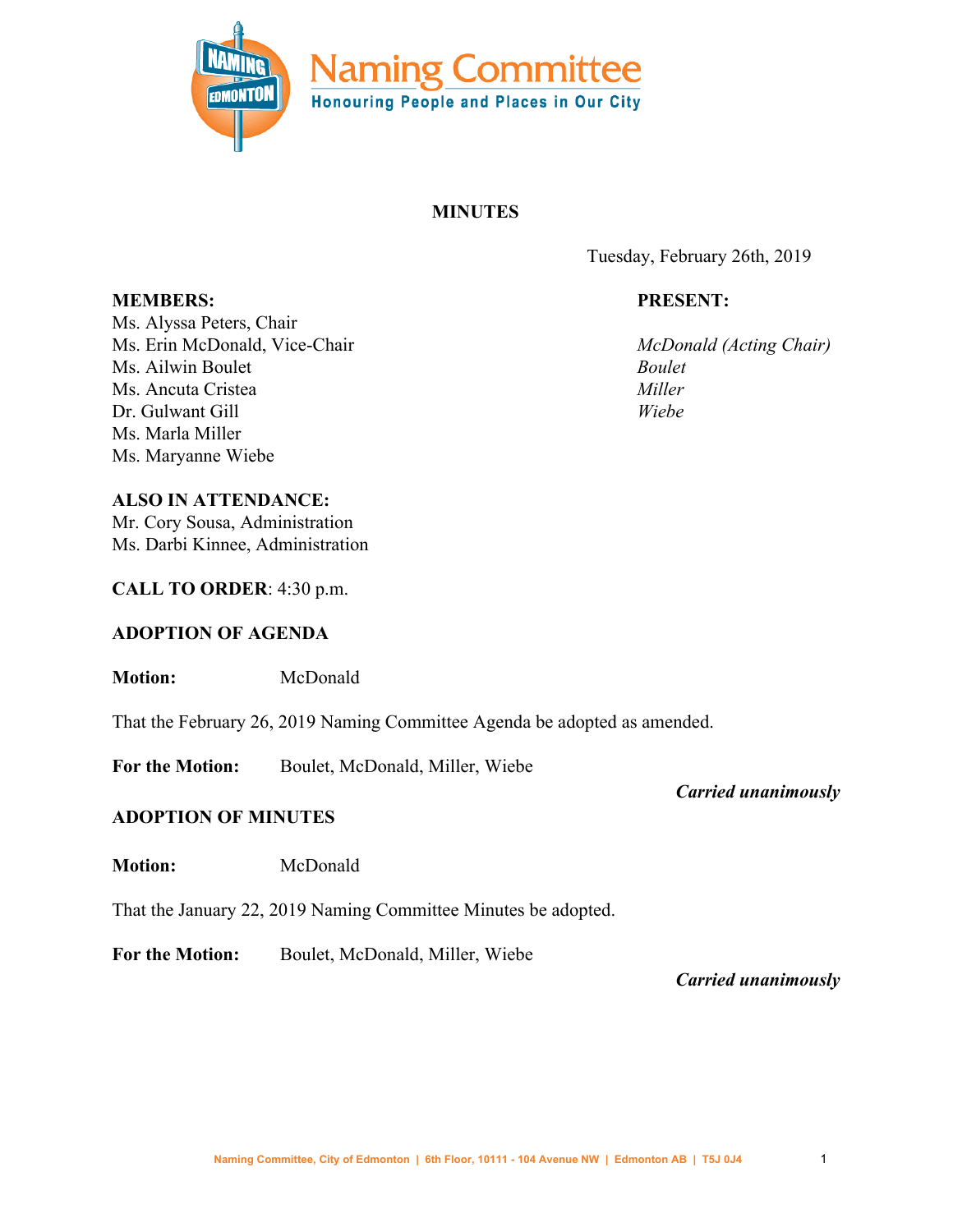

## **OLD BUSINESS**

**1. Request to name a portion of the Terwillegar Heights District Park within the Leger Neighbourhood** *(4:30pm Erin Poulsen was in attendance representing the Anderson Family)*

**Motion:** Wiebe

That the Naming Committee approves the renaming of Terwillegar Heights District Park within the Leger Neighbourhood to *Bryan Anderson Athletic Grounds*.

**For the Motion:** Boulet, McDonald, Miller, Wiebe

*Carried Unanimously*

#### **NEW BUSINESS**

#### **2. Request to name a road within the Kinglet Gardens Neighbourhood.**

**Motion:** Boulet

That the Naming Committee approves the naming of a road located within the Kinglet Gardens as *Lark Landing.*

**For the Motion:** Boulet, McDonald, Miller, Wiebe

*Carried Unanimously*

#### **3. Request to name a road within the Edgemont Neighbourhood.**

**Motion:** Boulet

That the Naming Committee approves the naming of a road located within the Edgemont as *Erlanger Way* and approves the removal of the previously approved name of Erlanger Crescent.

**For the Motion:** Boulet, McDonald, Miller, Wiebe

*Carried unanimously*

#### **4. Request to honour Willi Zeiter.**

**Motion:** Wiebe